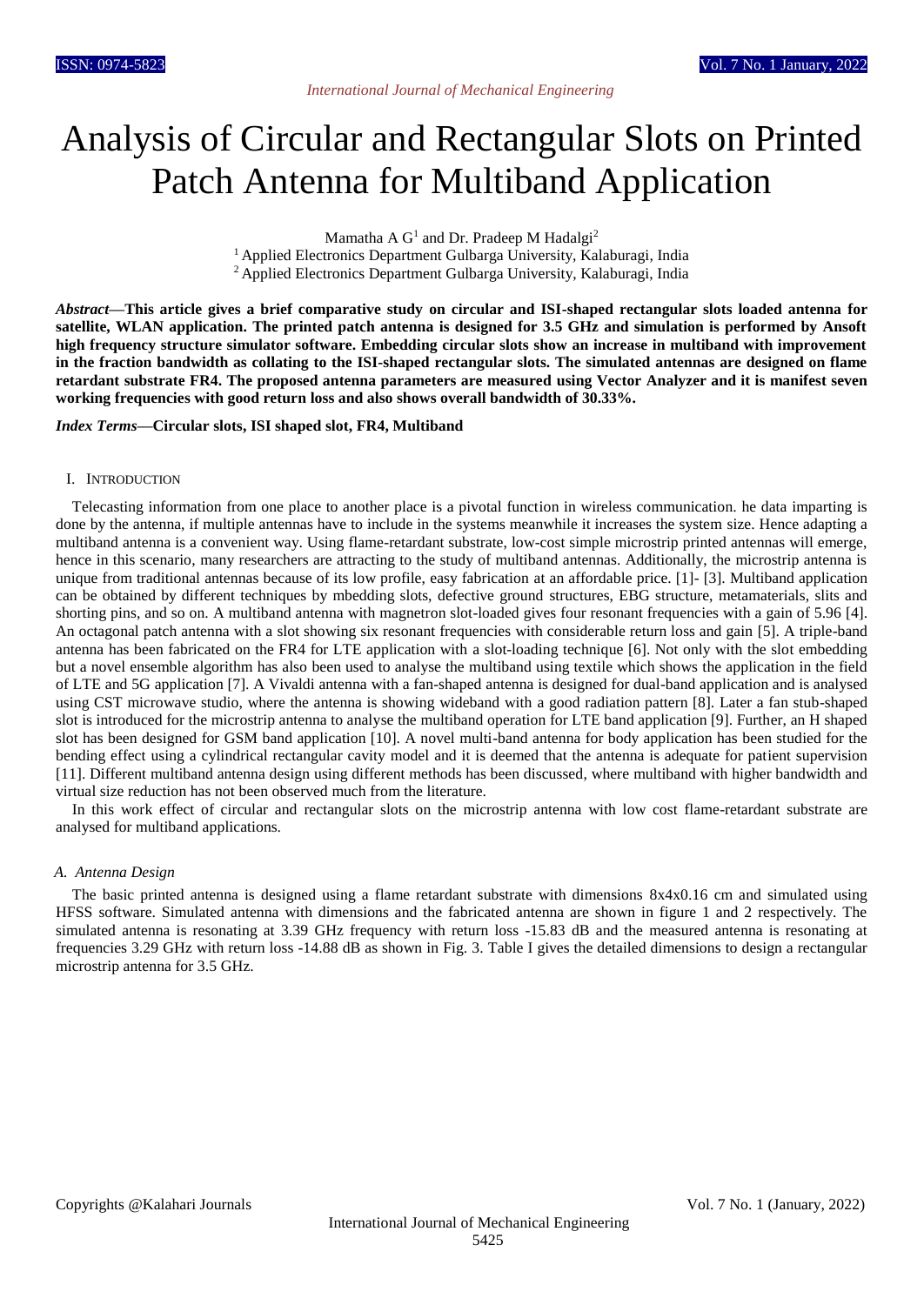

Fig. 1. Simulated Conventional microstrip antenna.



Top view Bottom view



Fig. 2. Fabricated prototype of conventional microstrip antenna.



Fig.3. Measured and Simulated return loss graph

# TABLE I: DIMENSIONS OF CONVENTIONAL ANTENNA

| Sl. no | <b>Conventional Antenna</b>            |             |  |  |  |
|--------|----------------------------------------|-------------|--|--|--|
|        | Parameters                             | Value in cm |  |  |  |
| 1      | Width of the patch Wp                  | 2.04        |  |  |  |
| 2      | Length of the patch $L_p$              | 2.68        |  |  |  |
| 3      | Width of the Quarter wave<br>feed Wqw  | 0.05        |  |  |  |
| 4      | Length of the Quarter wave<br>feed Lqw | 1.09        |  |  |  |
| 5      | Width of the Feedline Wf               | 0.31        |  |  |  |
| 6      | Length of the Feedline Lf              | 2.18        |  |  |  |
| 7      | Thickness of the substrate             | 0.16        |  |  |  |

From Fig.3, it is evident that conventional microstrip antenna is resonating at single bandwidth narrow impedance bandwidth of 2.439 %. To overcome this limitation a proposed antenna has been designed by adapting simple slot loading technique.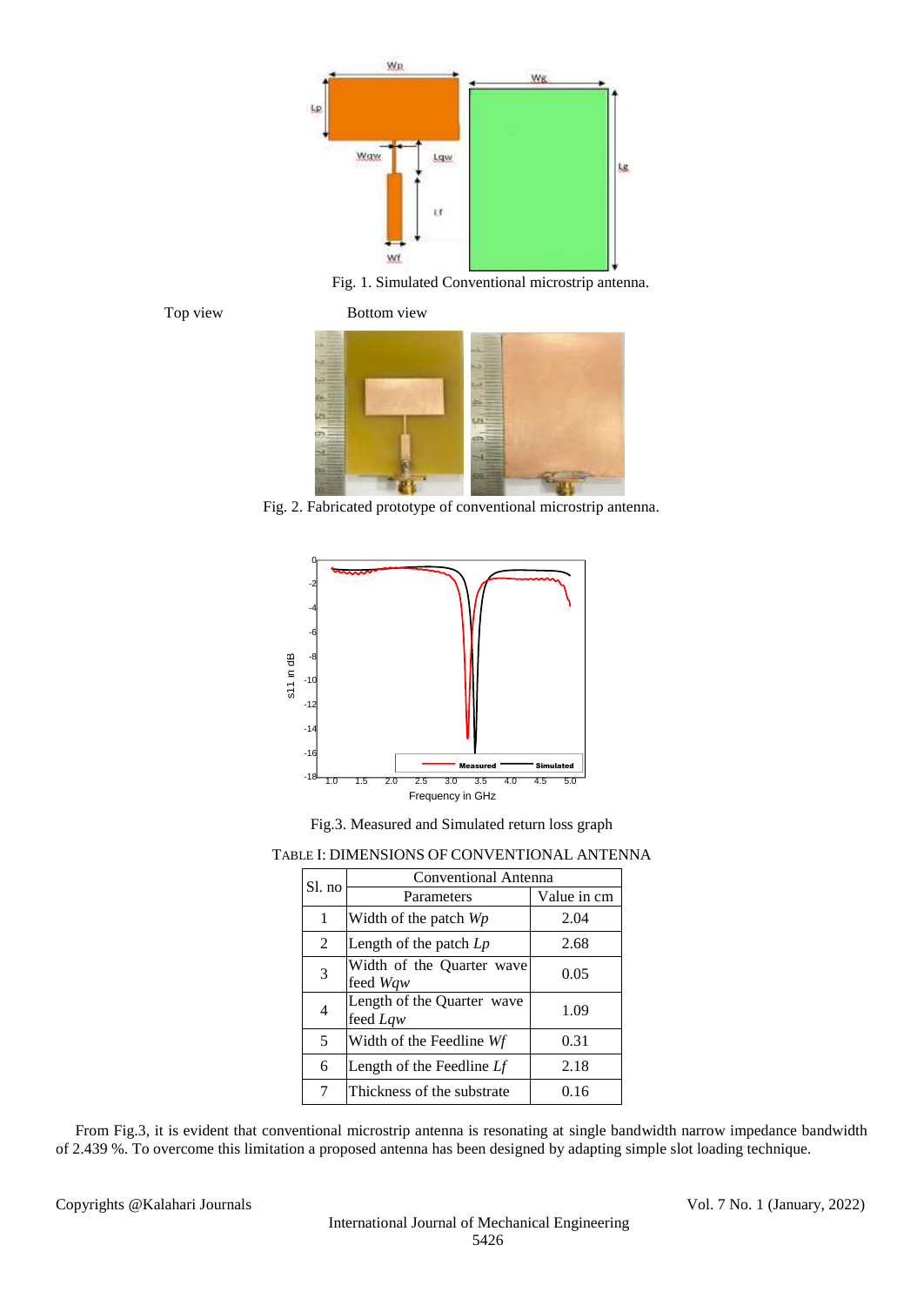## II. PROPOSED ANTENNA DESIGN

## *A. Antenna with Circular Slots*

According to Babinets principle when a slot is loaded with air and surrounded by the conducting plane, then the antenna will radiate electromagnetic waves. Hence the proposed antenna has been designed by embedding circular and rectangular slots on the radiating patch. When the slots are loaded a new resonance has created and also increases the bandwidth as compared with the conventional antenna.

The proposed antenna analysis has been carried out in three stages. The microstrip antenna is loaded with five circular slots with two slits on opposite sides of the radiating edges of the patch. The circular slots with radius  $C_1 = 0.4$  cm,  $C_2 = C_3 = C_4 = C_5 = 0.09$ cm and slits with length  $L_1 = 0.3$ ,  $L_2 = 0.35$ , and width  $W_1 = W_2 = 0.1$  cms are loaded as shown in the Fig. 4.

From Fig. 4, it is observed that CSSLRMSA- Circular Slotted with Slits Loaded Rectangular Microstrip Antenna is designed for 3 iterations. In iteration I the effect of circular slots results in five working frequencies with a gain of 1.205 dB. For the second iteration circular slots with a smaller radius than  $C_1$  had embedded and it is observed that the antenna is resonating at six resonance frequencies with a gain of 1.99 dB. Further two silts are added on the opposite sides of the radiating patch, exhibits seven different frequencies with the gain of 2.60 dB.



Fig. 4. Proposed Antenna 1: (a) Iteration I, (b) Iteration II, and (c) Iteration III.

#### *B. Antenna with Rectangular Slots*

Rectangular lots whose length equal to the quarter the wavelength is embedded on the microstrip radiating patch in the form of ISI structure. The Rectangular slots with length  $L_1 = L_7 = 0.5$  cm  $L_2 = 1$ cm,  $L_3 = 0.8$  cm,  $L_4 = 0.6$ ,  $L_5 = 0.9$  cm,  $L_6 = 1.15$  cm,  $L_7 = 0.5$ cm,  $L_8 = L_9 = 1.3$  cm and width  $W_1 = W_3 = W_5 = W_7 = W_8 = W_9 = 0.05$  cm,  $W_2 = W_4 = W_6 = 0.1$  cm are embedded on the radiating patch as shown in the Fig. 5



Fig. 5. Proposed Antenna 2: (a) Iteration I, (b) Iteration II, and (c) Iteration III

Proposed Antenna 2 ISI-shaped Rectangular Microstrip Antenna[ISISRMA] shows a triple band with a gain of 4.6 for iteration I. By adding a rectangular slot as in iteration II ISISRMA exhibits two more new resonance with five bands and also increases its gain up to 8.5 dB. Further to optimize ISISRMA iteration III has been analyzed which results in adding two more new resonance showing seven different bands with a good gain of 8.86 dB for a considerable return loss by shifting the frequency to 3.05 from 3.5 *GHz*. Hence ISISRMA has a virtual size reduction of 11.5 % and is calculated by

$$
Virtual size reduction (VSR) = \frac{f_{con} - f_{aut}}{f_{con}}
$$
 (1)

 where *fcon* is the frequency of conventional antenna and *faut* is the frequency of antenna under test.

TABLE II: COMPARISON OF THE CONVENTIONAL ANTENNA WITH PROPOSED ANTENNA

Copyrights @Kalahari Journals Vol. 7 No. 1 (January, 2022)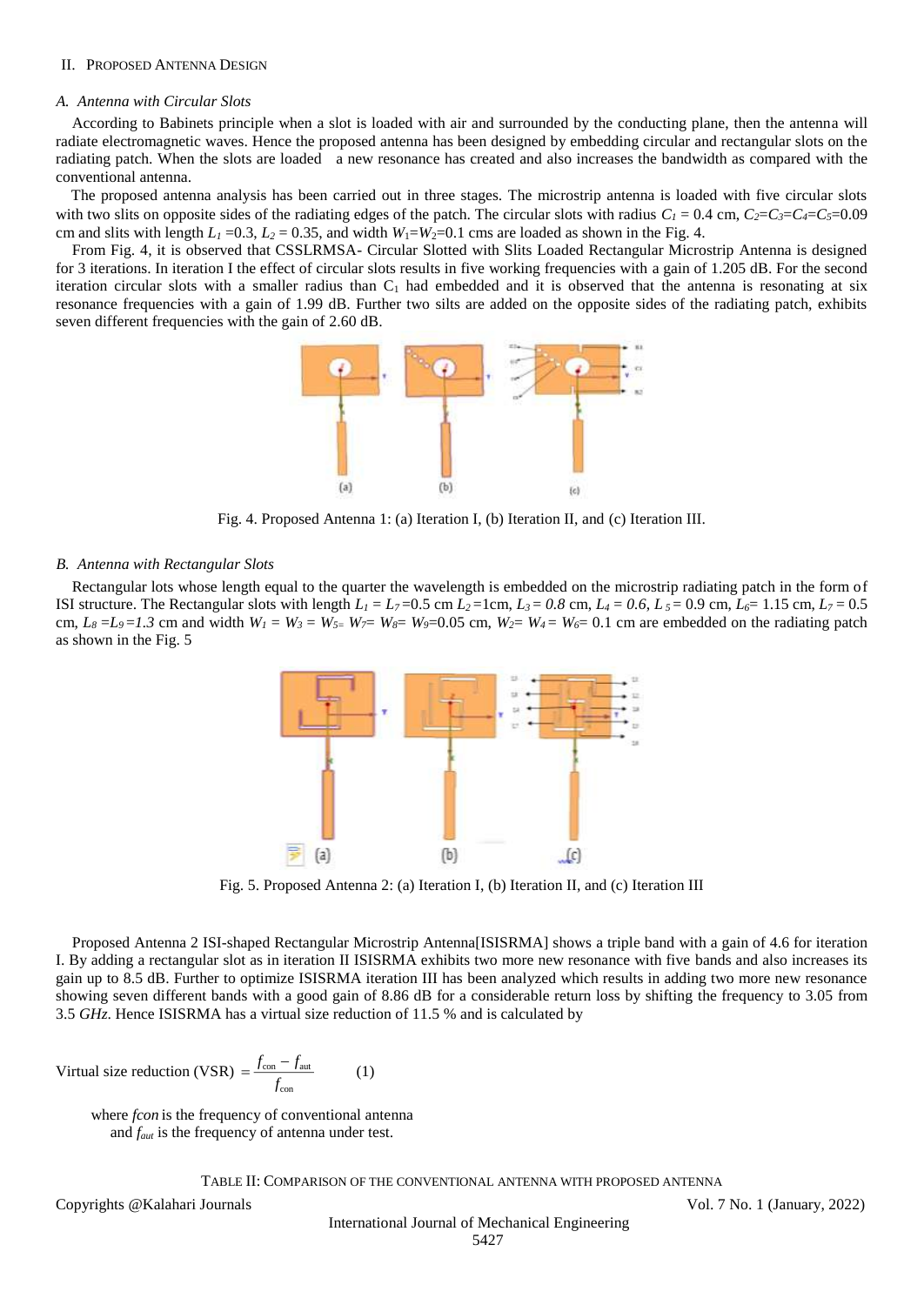|                          | Parameters         |                        |                             |             |  |
|--------------------------|--------------------|------------------------|-----------------------------|-------------|--|
| Antenna                  | Frequenc<br>y(GHz) | Return<br>Loss<br>(dB) | Fraction<br>al BW<br>in GHz | <b>VSWR</b> |  |
| Convention<br>al Antenna | 3.28               | $-14.81$               | 2.43                        | 1.24        |  |
|                          | 3.09               | $-24.98$               | 2.39                        | 1.17        |  |
| Proposed                 | 5.19               | $-24.05$               | 2.38                        | 1.11        |  |
| Antenna 1                | 6.11               | $-15.61$               | 3.84                        | 1.39        |  |
| <b>[CSSLRM</b>           | 6.65               | $-20.55$               | 7.32                        | 1.23        |  |
| S1                       | 8.02               | $-11.29$               | 1.40                        | 1.80        |  |
|                          | 9.11               | $-26.01$               | 3.42                        | 1.09        |  |
|                          | 11.17              | $-33.11$               | 9.56                        | 1.07        |  |
|                          | 2.79               | $-15.56$               | 1.96                        | 1.35        |  |
|                          | 2.96               | $-16.95$               | 2.05                        | 1.29        |  |
| Proposed<br>Antenna 2    | 4.83               | $-16.25$               | 1.96                        | 1.37        |  |
|                          | 5.90               | $-16.86$               | 1.72                        | 1.33        |  |
| [ISISRMA]                | 7.17               | $-30.72$               | 6.32                        | 1.05        |  |
|                          | 11.35              | $-22.31$               | 6.94                        | 1.15        |  |

From the table II it is summarizing that conventional antenna has narrow bandwidth with single frequency. when the circular slots are loaded on the radiating patch seven working frequencies are observed and also shows virtual size reduction of 11.71% with impedance bandwidth of 30.31 %. Similarly, when the radiating patch is embedded with the rectangular slots it shows six resonance frequencies with virtual size reduction of 20.28 % but the impedance bandwidth is about 20.96 % has observed.

# III.RESULT AND DISCUSSION

The optimized CSSLRMSA prototype is shown in Fig. 6. By step by step analysis using HFSS simulator software antenna is fabricated using the photolithography process and the parameters are measure using a vector analyser. In the iteration one the antenna is working at five different frequencies  $f_1 = 5.96$  GHz,  $f_2 = 6.435$  GHz,  $f_3 = 8.93$  GHz  $f_4 = 9.56$  GHz and  $f_5 = 11.34$  GHz with good return loss -29.9 dB, -11.93dB, -20.82 dB, -11.27dB and -15.40 dB. Similarly, for the iteration II the antenna exhibits new resonance by total six working frequencies bands,  $f_1 = 3.21 \text{ GHz}$ ,  $f_2 = 5.33 \text{ GHz}$ ,  $f_3 = 6.18 \text{ GHz}$ ,  $f_4 = 6.59 \text{ GHz}$ ,  $f_5 = 9.18 \text{ GHz}$ and  $f_6$  = 11.45 GHz with reflection coefficient values –10.17 dB, -10.42 dB, -23.42 dB, -14.51 dB, -31.09 dB, and -18.21 dB respectively. For the third iteration, the antenna with slits loaded shows seven bands with good return loss as shown in Figure 7. This optimized antenna is fabricated and measured using vector analyser and compared with the simulated results as shown in the figure 8. The [CSSLRMSA] antenna working frequencies along with the impedance bandwidth are listed in Table II.



Fig. 6. Proposed Antenna.1 Prototype of CSSLRMSA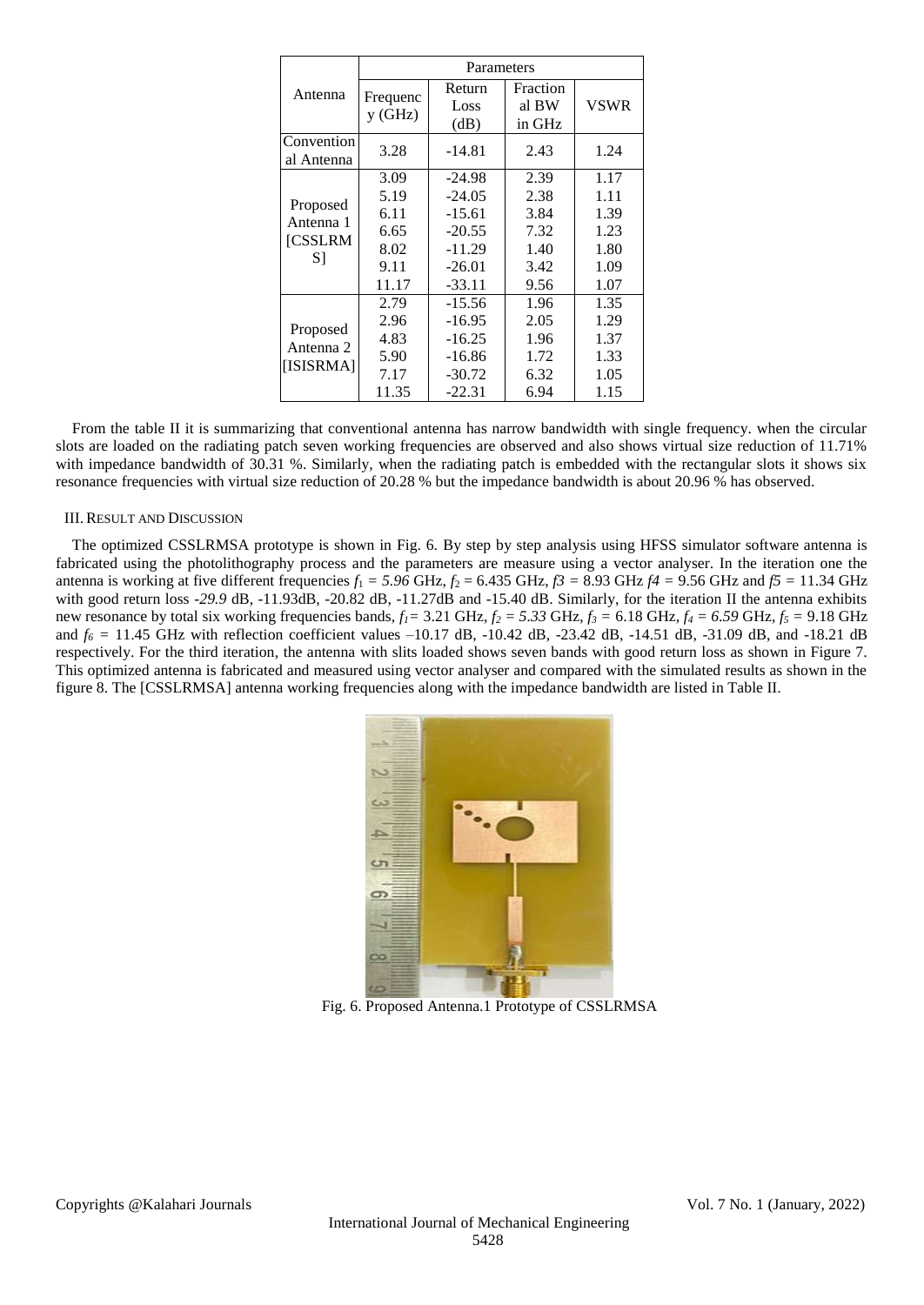

**Figure 7. Simulated return loss versus frequency plot for Iteration I, II and III of CSSLRMSA**



**Fig 8. Measured and simulated return loss versus frequency plot of CSSLRMSA.**

Fabricated prototype of Antenna 2 with the return loss versus frequency graph represented by Fig. 9. The design procedure of this antenna tells us regarding the effect of the rectangular slot on the patch which gives rise to new resonance with the improvement in the antenna parameters. In ISISRMA design iteration I shows resonating frequencies at  $f_1 = 5.34 \text{ GHz}$ ,  $f_2 =$ 6.07GHz and 8.28 GHz with return loss -11.98 dB, -30.03 dB and -12.92 dB. For the second iteration ISISRMA exhibits new resonance by resonating at five different frequencies  $f_1 = 3.12$  GHz,  $f_2 = 5.26$  GHz,  $f_3 = 6.21$  GHz,  $f_4 = 8.12$  GHz and  $f_5 = 11.29$ GHz with the acceptable return loss -13.24 dB, -27.81 dB, -28.45 dB,-13.74 dB and-12.27 dB. In the third iteration, ISISRMA shows improvement in the number of frequency bands to six as shown in Figure 10 return loss versus frequency plot. The optimized antenna for third iteration is fabricated and the experimental results are carried out using vector analyser and is compared with the simulated results as shown in the figure 11. The resonating frequency bands with return loss values are tabulated in Table II of the proposed antenna.2 [ISISRMA].



**Fig. 9. Proposed Antenna.2 Prototype of ISISRMA.**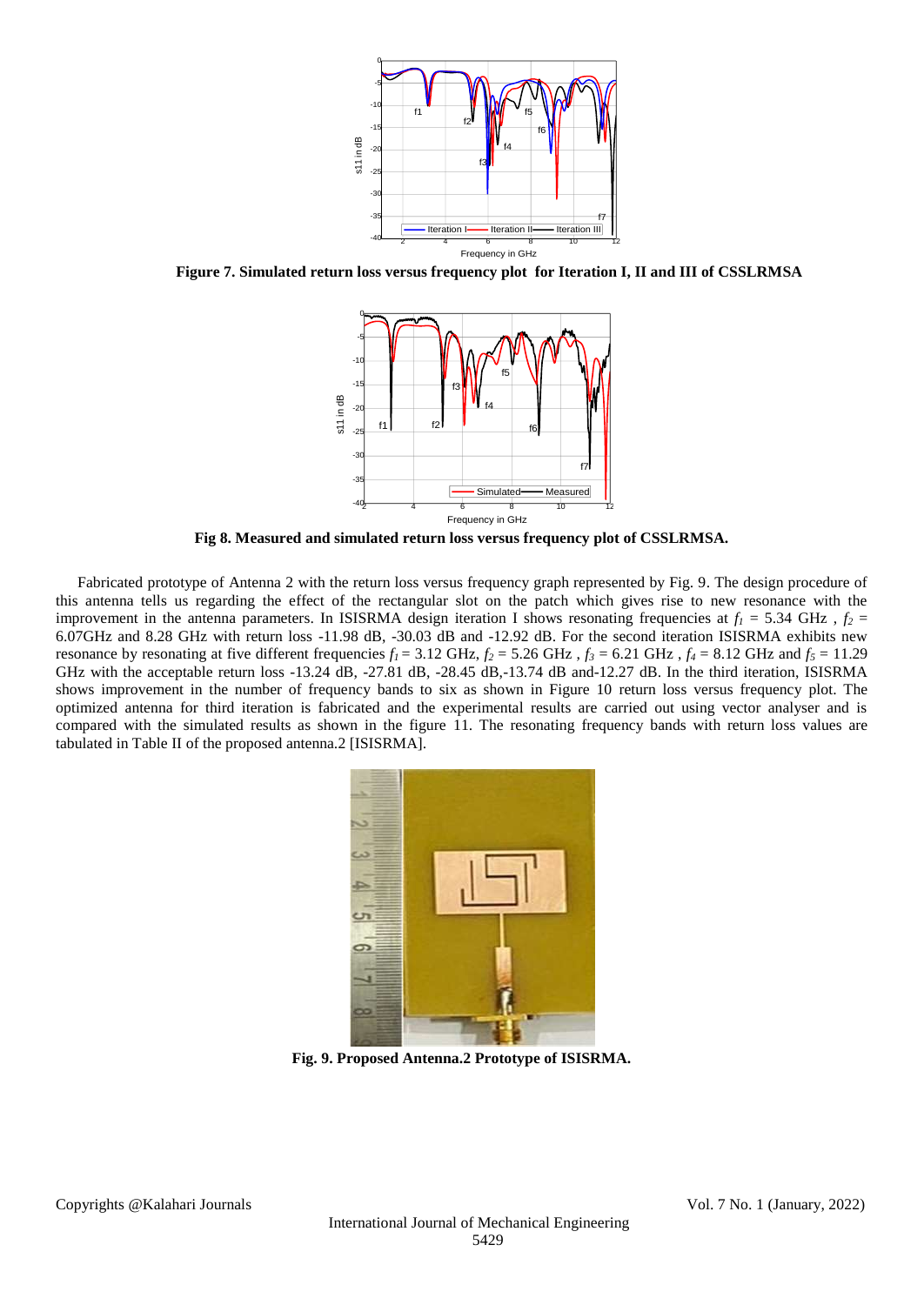

**Figure 10. Simulated return loss versus frequency plot for Iteration I, II and III of ISISRMA**



**Fig. 11. Measured and simulated return loss versus frequency plot of ISISRMA**

# *A. Voltage Standing Wave Ratio*

For an ideal antenna the Voltage standing wave ratio has to be achieved less than 2. The proposed antenna CSSLRMSAI and SISRMA for iteration I, II, and III resonating frequencies are showing vswr vlaues less than 2 for better performance of the antenna, and the proposed antenna's VSWR values are tabulated in Table 2. The VSWR values for all three iterations for both the proposed antenna are shown in Fig. 12 and Fig. 13.



Fig. 12. VSWR versus frequency plot for Proposed Antenna1: CSSLRMSA

Copyrights @Kalahari Journals Vol. 7 No. 1 (January, 2022)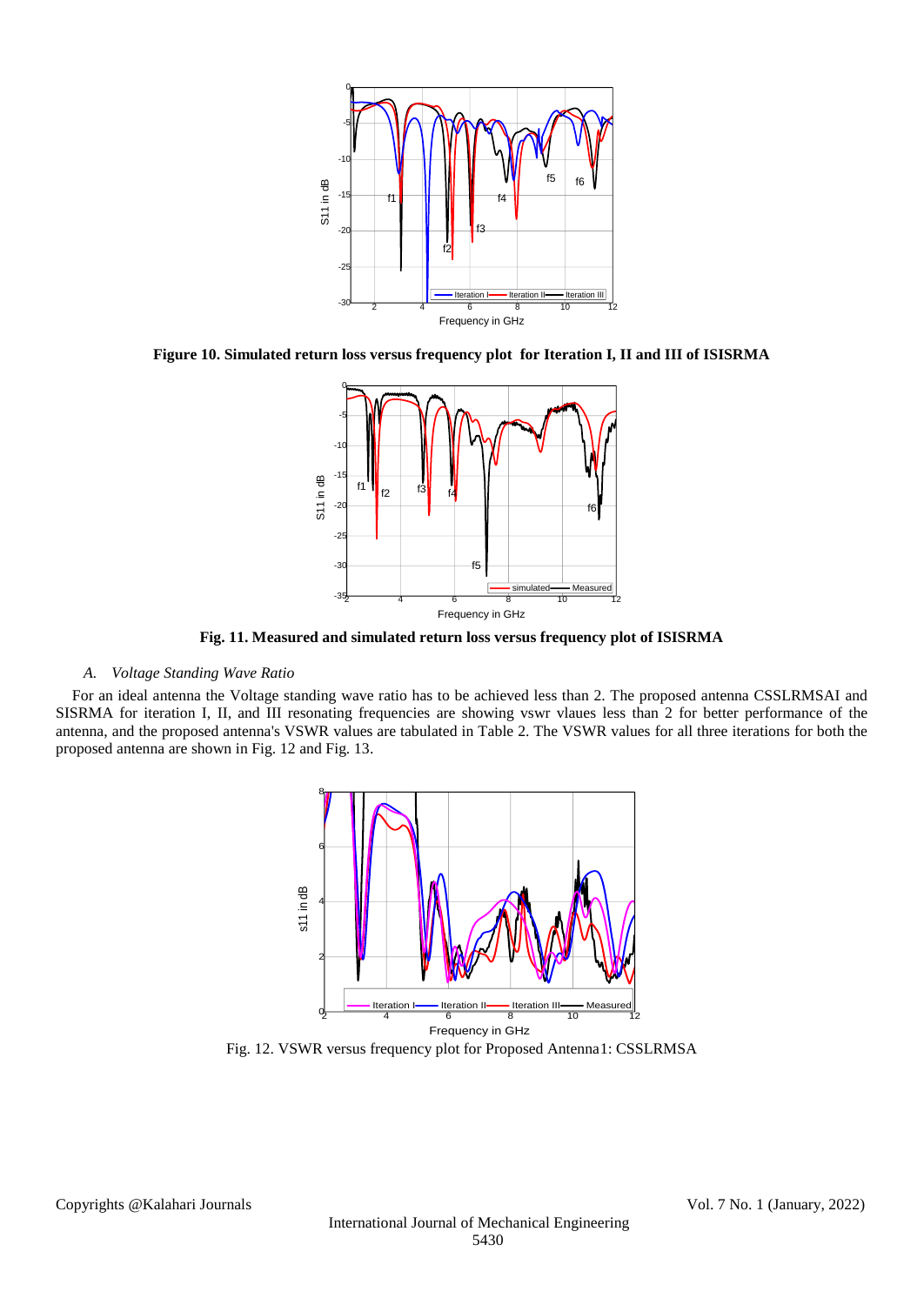

Fig. 13. VSWR versus frequency plot for Proposed antenna 2 ISISRMA

### *B. E Field Patterns*

The E field distribution plot as shown in Fig. 14 (a), (b), and (c) briefly explains how the path of the currents are dividing in the substrate of the antenna to radiate the electromagnetic waves. The current distribution in the figure 14 (a) shows very little near feed line and the radiating edge of the antenna. When the rectangular slots are loaded the current paths increases near the slots and is shown in the figure 14 (b). Futher introducing the circular slots on the radiating patch results in highest electric field distribution as shown in the figure 14 (c). It is observed that inserting the slot the path and current desity has changed and more current distribution is observed in case of circular slot loaded antenna.



(a)





Fig. 14. Electric field distibution: (a) Conventional Antenna, (b) ISISRMA and (c) CSSLRMSA.

Copyrights @Kalahari Journals Vol. 7 No. 1 (January, 2022)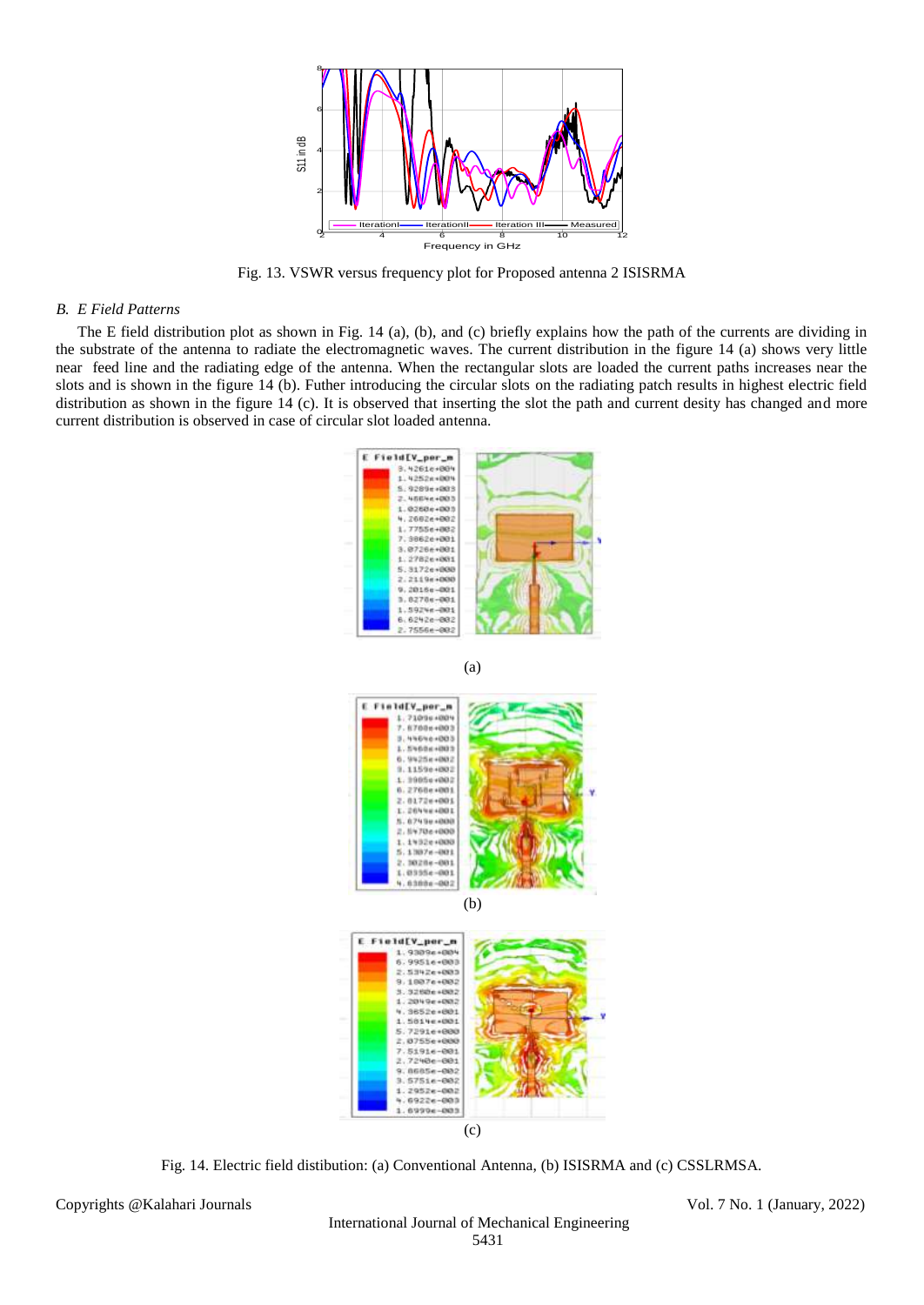|                                                           | Parameters                                            |                                                                                  |                                                      |                      |  |
|-----------------------------------------------------------|-------------------------------------------------------|----------------------------------------------------------------------------------|------------------------------------------------------|----------------------|--|
| Reference                                                 | Frequency<br>(GHz)                                    | Return<br>Loss<br>(dB)                                                           | Fractional<br>BW in %                                | Size in<br>cm        |  |
| $[12]$                                                    | 8.78<br>12.86<br>15.35<br>18.50                       | $-20.47$<br>$-26.47$<br>$-20.91$<br>$-15.44$                                     | 3.41, 3.49,<br>6.84, 3.78                            | 7x3.5x<br>0.16       |  |
| $[13]$                                                    | 1.65<br>3.14<br>4.44<br>5.24                          | $-23$<br>$-12$<br>$-24$<br>$-37$                                                 | 35, 14, 12, 9                                        | 5.3x5.3<br>x 0.16    |  |
| $[14]$                                                    | 6.46<br>8.54<br>9.65                                  | $-16.93$<br>$-13.2$<br>$-11.31$                                                  | 11.62,2.93,1.8<br>6                                  | 8x4x<br>0.16         |  |
| $[15]$                                                    | 4.94<br>9.7<br>16.9                                   | $-42.63$<br>$-35.95$<br>$-32.30$                                                 | 5.06,5.15,10.0<br>5                                  | 1.9x1.7<br>x0.16     |  |
| $[16]$                                                    | 1.81<br>3.60<br>4.53<br>5.73                          | 23.33<br>$-28.11$<br>$-18.86$<br>$-18.07$                                        |                                                      | 6.0x7.0<br>X<br>0.16 |  |
| Proposed<br>Antenna 1<br><b>[CSSLR</b><br>MS <sub>1</sub> | 3.09<br>5.19<br>6.11<br>6.65<br>8.02<br>9.11<br>11.17 | $-24.98$<br>$-24.05$<br>$-15.61$<br>$-20.55$<br>$-11.29$<br>$-26.01$<br>$-33.11$ | 2.39<br>2.38<br>3.84<br>7.32<br>1.40<br>3.42<br>9.56 | $8x4x0$ .<br>16      |  |

TABLE III: SUMMARIZING OF PROPOSED WORK WITH PAST WORK

From the table III the proposed work and athe exhisting work has compared. The proposed work shows multiband performance with better bandwidth than the previous prototypes. In the proposed work, the seven working frequency with high impedance bandwidth is considered novel.

## IV. CONCLUSION

A Circular and ISI-shaped rectangular slots on the microstrip antenna are loaded and the performance is studied by comparing the two multiband antennas. The simulated and measured results concluded that the circular slot-loaded antenna CSSLRMSA shows seven working frequencies with good return loss, gain 2.60 dB, and total impedance bandwidth of 30.33 %. For ISI-shaped rectangular slots loaded, ISISRMA resonates at six frequencies with impedance bandwidth of 20.976 % and has a gain of 8.83 dB. The proposed antenna is a simple slot loading technique for enhancing the gain and bandwidth of the antenna. The VSWR, gain and return loss values of simulated and measured results are acceptable. The proposed antennas 2 cover frequencies from 2.792 to 11.35 GHz, hence it can be used in IMT, WLAN, Satellite, and C band application.

## CONFLICT OF INTEREST

"The authors declare no conflict of interest".

## AUTHOR CONTRIBUTIONS

Mamatha A G conducted the research and analyzed the data. Prof. Dr. Pradeep M Hadalgi reviewed and approved the final version. .